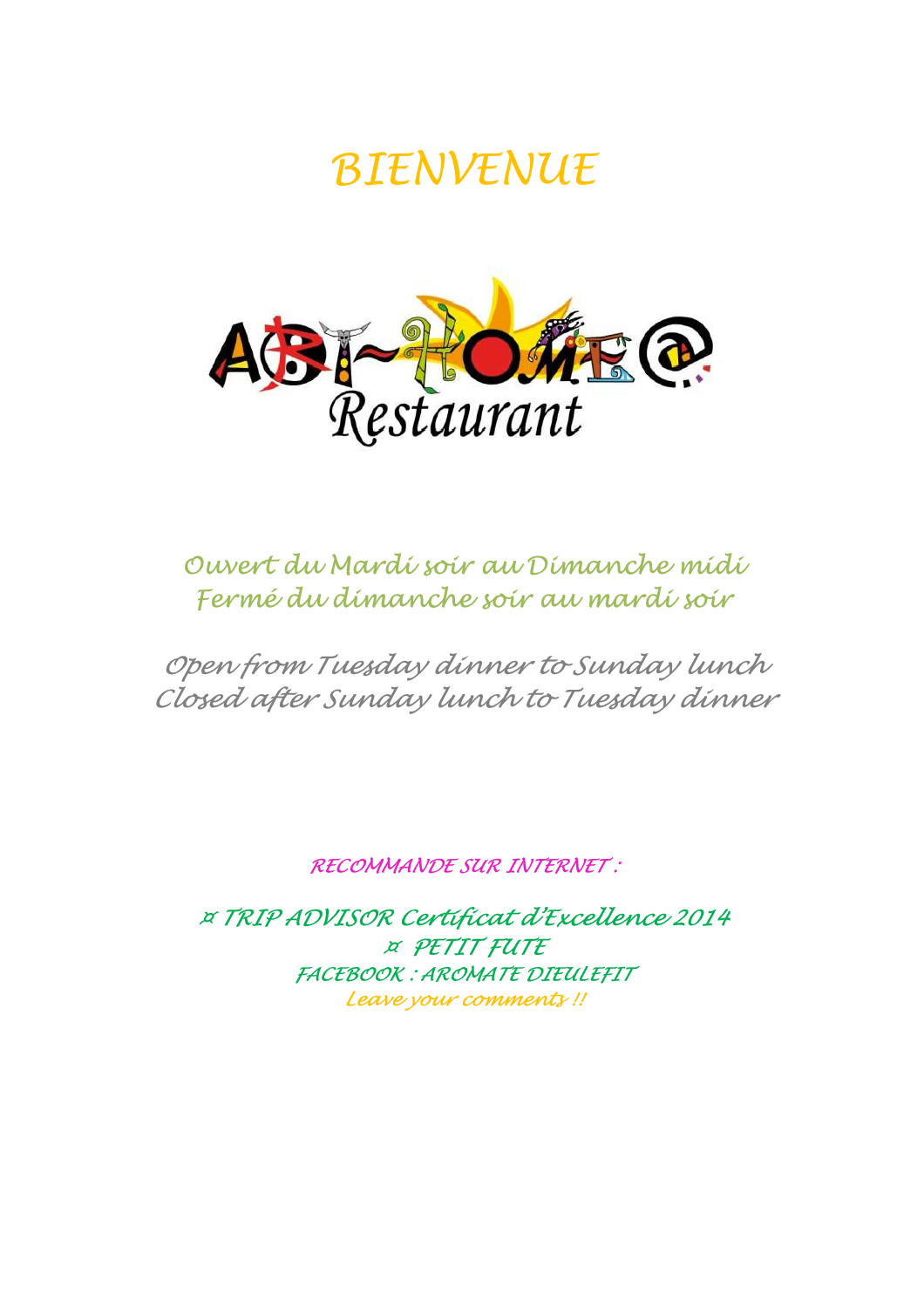# **Entrées Starters**

| Soupe de poissons Art-Home@, croutons, rouille, emmental<br>Art-Home @ Fish soup served with rouille, croutons, emmental                                                                                                                                                                                                                                                                                                     | 7€            |
|------------------------------------------------------------------------------------------------------------------------------------------------------------------------------------------------------------------------------------------------------------------------------------------------------------------------------------------------------------------------------------------------------------------------------|---------------|
| Salade de Ravioles du Royans sauce Thaï<br>(V)<br>Salad with emmental and herbs ravioli, thai dressing                                                                                                                                                                                                                                                                                                                       | 7€50          |
| Salade d'encornets sautés au beurre persillade, balsamique<br>Calamari sautéed in parsley and garlic butter served on salad<br>with caramelized balsamic dressing                                                                                                                                                                                                                                                            | 7€50          |
| Acras de morue, sauce tomate piquante, citron<br>Cod and shallot tempura balls served with tomato salsa, lemon                                                                                                                                                                                                                                                                                                               | 8€50          |
| Tartare de lieu noir, algue bio wakamé, pomme, agrume,<br>tomate confite, amandes grillées sauce Thaï<br>Raw chopped coalfish, organic seaweed wakamé, apple,<br>sundried tomato, toasted almonds thai dressing                                                                                                                                                                                                              | 10€           |
| <b>Huîtres</b><br>Oysters<br>Fines de claire Marennes Oléron N°3<br>les six 13€<br>servies sur glace avec du beurre demi-sel, vinaigre échalote et citron<br>ou gratinées au beurre persillade et chapelure<br>served on ice, with butter, shallot vinegar, lemon<br>or gratin, with parsley and garlic butter, breadcrumbs                                                                                                  | les douze 24€ |
| Assiette Végétarienne (V) Vegetarian tasting plate<br>Falafel sauce blanche ciboulette, Falafels with chive cream sauce<br>Betterave et tartare d'algue bio, Beetroot with organic seaweed tartare<br>Demi crémeux de chèvre bio et tomate confite,<br>Organic, semi-creamed goat cheese and sun-dried tomatoes<br>Caviar d'aubergine, huile d'olive vierge extra bio<br>Aubergine puree with organic extra-virgin olive oil | 16€           |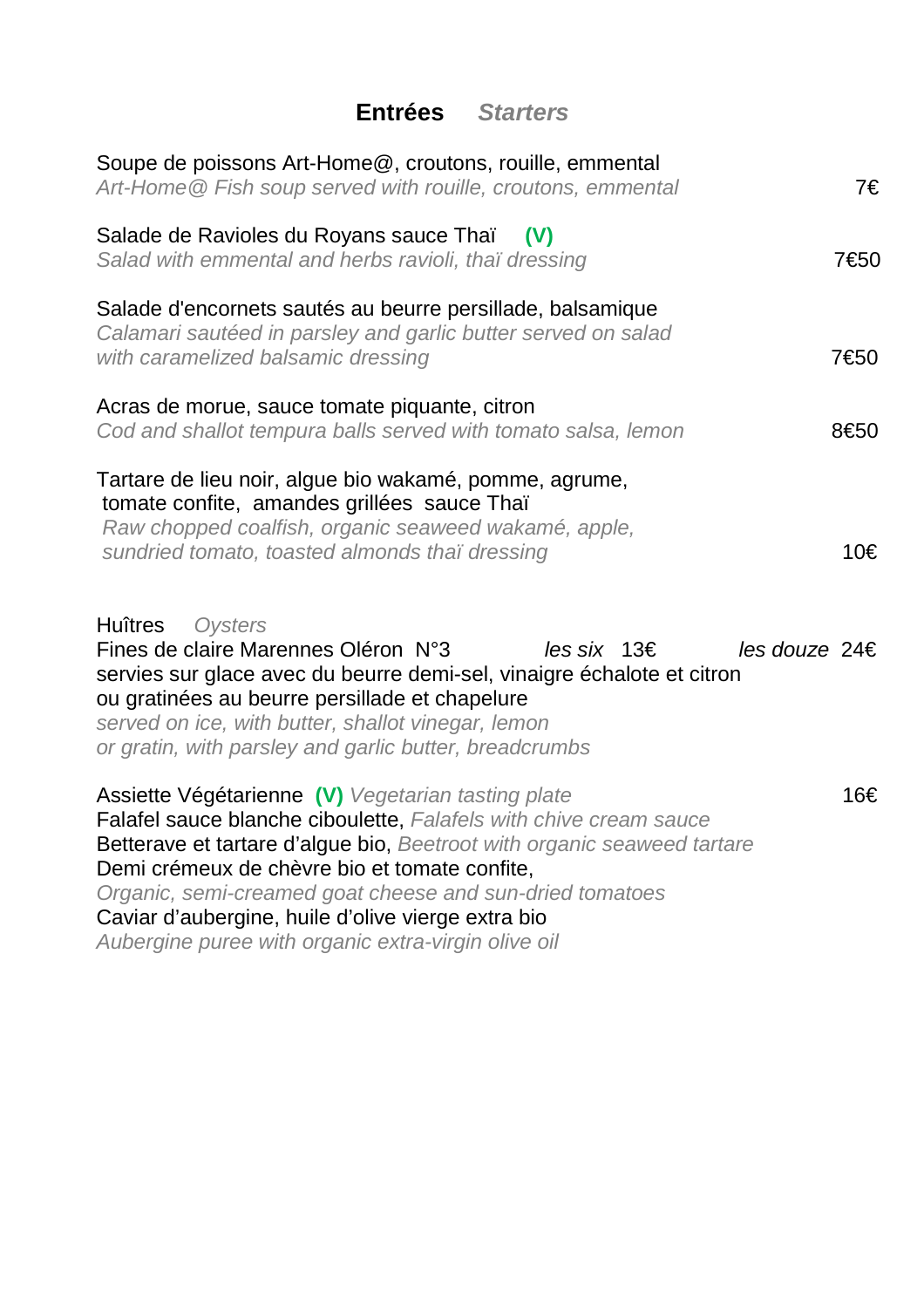#### **(V) Végétarien**

## **Plats Mains**

| Véritable « Fish & Chips » Art-Home@<br>Beignet de lieu noir, sauce tartare, purée de petits pois à la menthe, frites<br>Authentic « Fish & Chips » Art-Home @<br>Deep fried coalfish, tartare sauce, mushy mint peas, fries                                                                                                                                                                       | 15€   |
|----------------------------------------------------------------------------------------------------------------------------------------------------------------------------------------------------------------------------------------------------------------------------------------------------------------------------------------------------------------------------------------------------|-------|
| Saucisses « à l'ivrogne » purée de pommes de terre<br>recette de pays de saucisses mijotées aux oignons et vin rouge bio<br>Sausages stewed in an organic red wine and onion sauce, mashed potato                                                                                                                                                                                                  | 14€   |
| Croustillant de chèvre bio, aubergine, courgette et oignon grillés,<br>pistou de tomate confite et tapenade (V)<br>Crispy, filo-wrapped organic goat cheese,<br>served with grilled aubergine, courgette and onion,<br>sun-dried tomato pesto and tapenade olive                                                                                                                                   | 15€   |
| Marmite à l'espagnole au poisson, encornet, coques,<br>chorizo, poivron, tomate, oignon<br>accompagnement au choix sans supplément<br>Spanish-style seafood stew with fish, calamari, cockles,<br>chorizo, peppers, tomato, onion. Served with accompaniment of choice                                                                                                                             | 16€   |
| 6 Gambas poêlées au beurre persillade, sauce tomate provençale,<br>accompagnement au choix sans supplément<br>6 Prawns sautéed in parsley and garlic butter, provençale tomato sauce,<br>Served with accompaniment of choice                                                                                                                                                                       | 20€50 |
| Pavé de rumsteak grillé Charolais Rhône-Alpes (~200gr)<br>sauce cidre et soja, accompagnement au choix sans supplément<br>Grilled rump steak Charolais Rhône-Alpes (~200g) with cider and soy sauce<br>Served with accompaniment of choice                                                                                                                                                         | 20€50 |
| Accompagnements en supplément $(V)$ - Extra side order<br>Wok de légumes au soja Stir-fried vegetables with soy sauce<br>Salade verte au balsamique et huile olive vierge extra bio<br>Green salad with balsamic vinegar and organic extra virgin olive oil<br>Riz basmati à la cardamome Basmati rice with cardamom seeds<br>Purée de pommes de terre Mashed potato<br><b>Frites</b> <i>Fries</i> | 4€50  |

Full allergen information is available upon request from a member of staff. All our dishes are freshly prepared in our kitchen. If you have would like us to adapt a dish to your taste, please ask.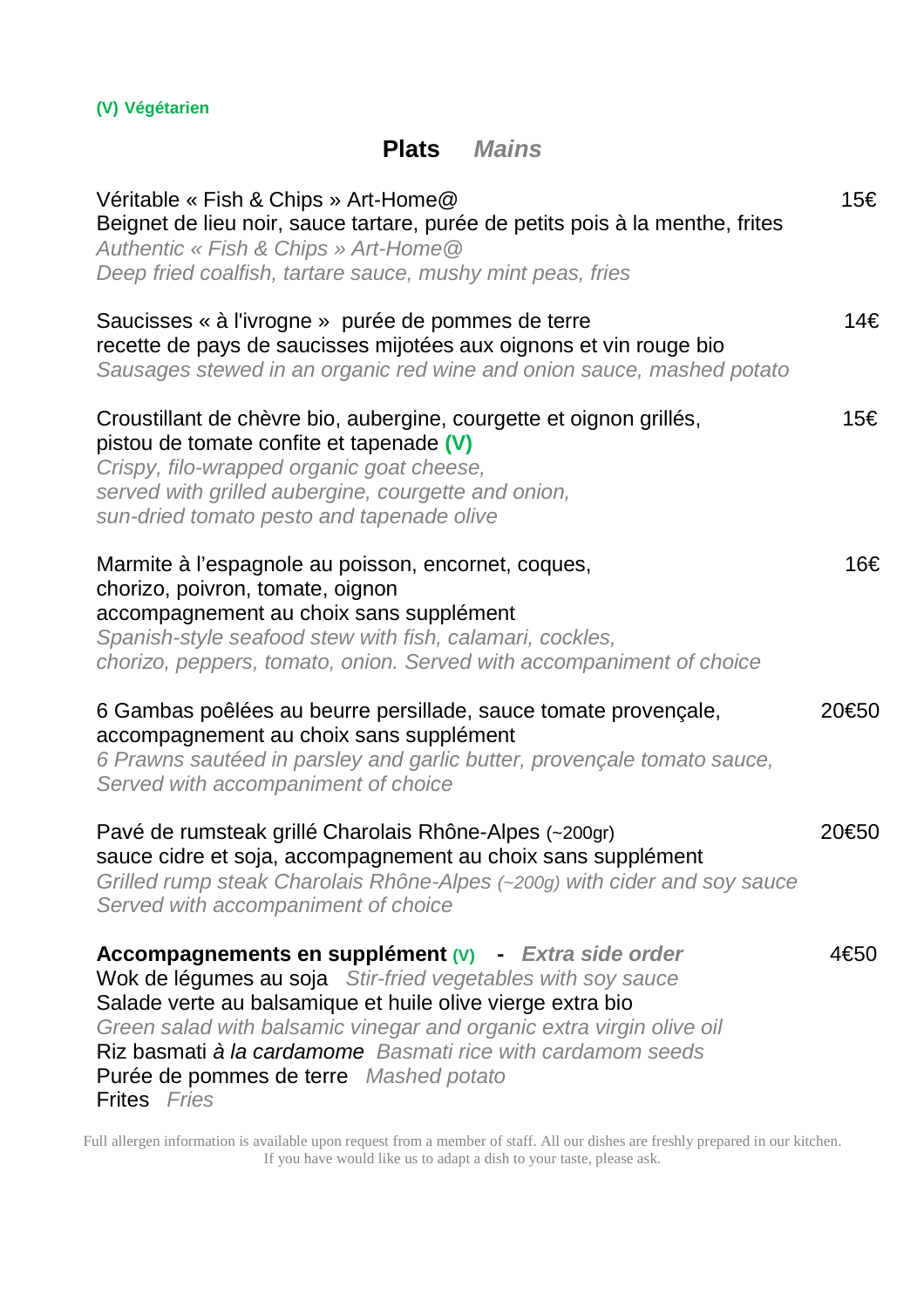## **Le fromage de chèvre bio de la ferme de Pracoutel à Vesc**

**Organic local goat cheese from Vesc** 

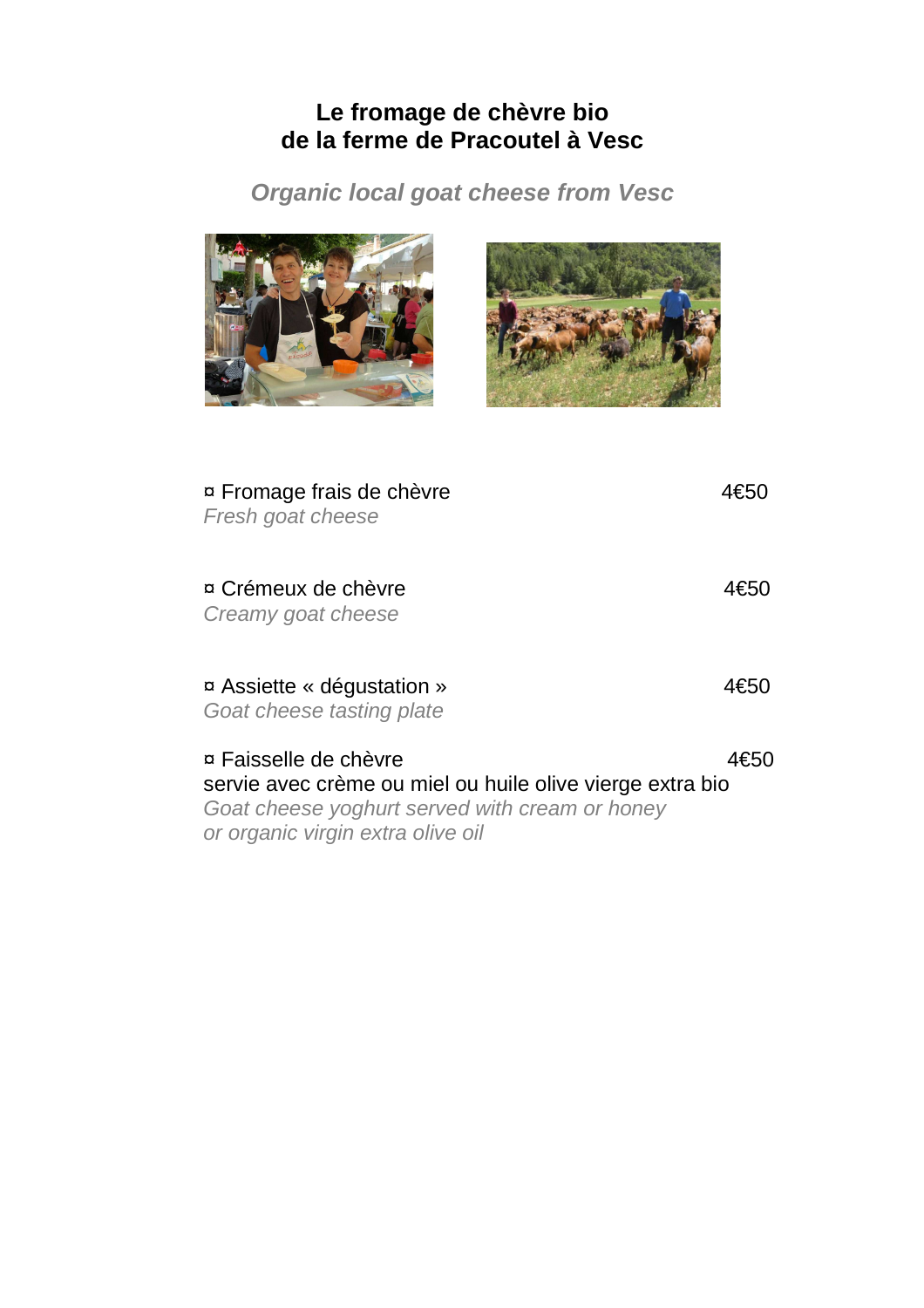### **Desserts maison du jour** 7€

ils vous seront indiqués par l'équipe du service Desserts of the day: check the special board

#### Le Gourmand 8€50  **2 mini desserts du jour, 1 glace ou sorbet et une boisson chaude au choix**

2 mini desserts of the day, 1 scoop of ice cream and hot beverage

#### **Glaces et sorbets artisanaux** 7€

2 boules au choix

#### **Parfums : vanille, chocolat, nougat, fraise, citron, passion.**

Ice cream or sorbet 2 scoops vanilla, chocolate, nougat, strawberry, lemon, passion fruit

#### Supplément Chantilly 1€50

Extra Whipped cream

#### **2 boules au choix + 4cl alcool au choix** 9€

2 scoops + a shooter of your choice 4cl

**Menu enfant** Kids menu jusqu'à 12ans until 12years old 12€

1 verre de sirop 1 glass of sirop

Nugget de volaille Art-Home@ ou Omelette ou Beignet de poisson maison

Art-Home@ poultry nugget or Omelette or Fish of the day

Frites ou salade verte Fries or Green salad

2 boules de glace ou faisselle de chèvre bio (miel ou crème)

2 scoops of ice cream or organic local goat cheese yoghurt (honey or cream)

Tous nos prix s'entendent TTC. Taxes et service compris. Inclusive taxes and service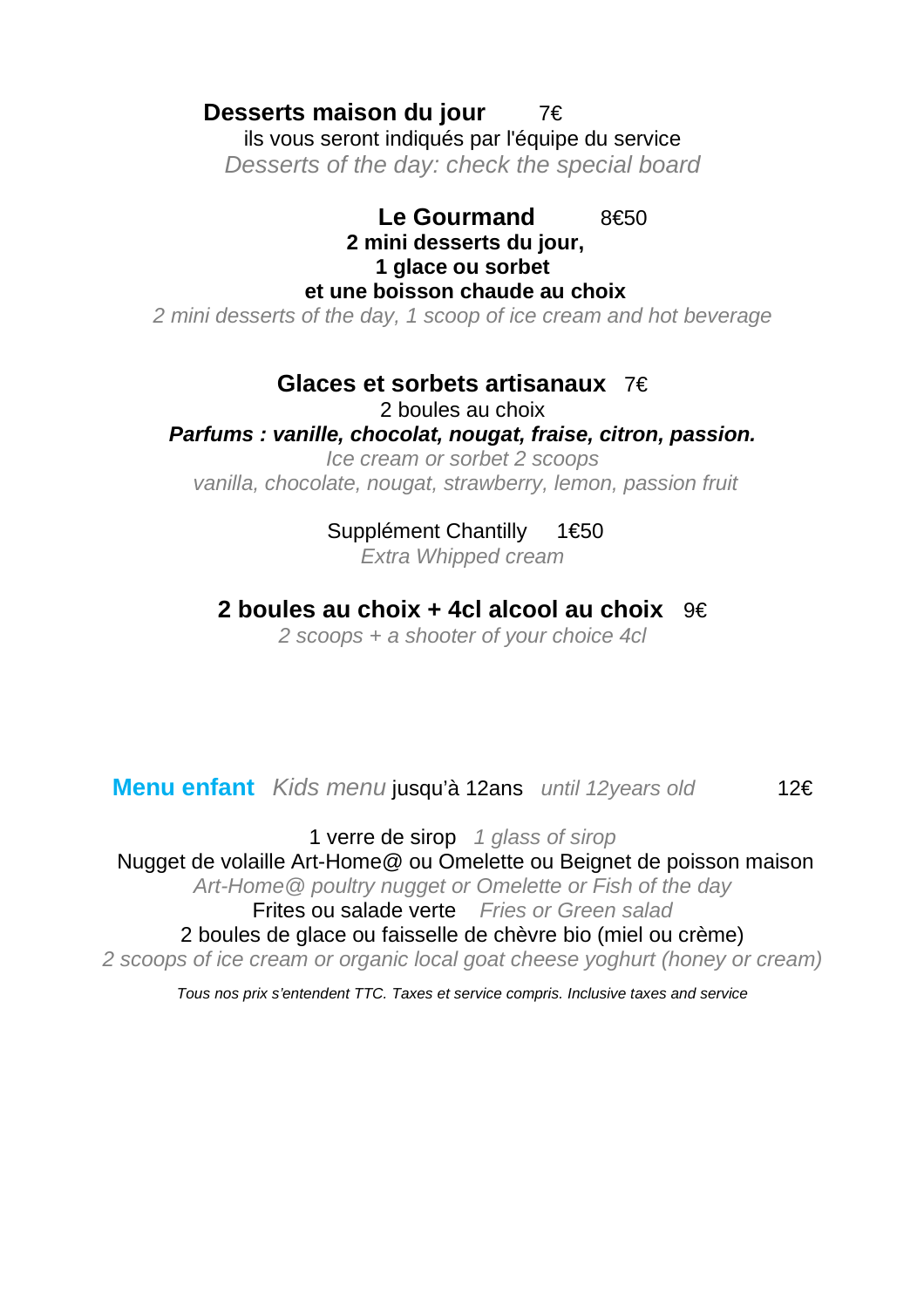En vente au Restaurant Art-Home @ Articles exposés en vitrine A gauche du restaurant

Tarifs Articles à Emporter **For item in the display window Contact the Art-Home @ Restaurant Take away prices**

**Nous proposons des produits bio qui nous tiennent à cœur ; vous dégusterez au fil du repas l'huile d'olive bio championne de concours internationaux, vous apprécierez la poterie locale ou une bonne bière fraîche bio et locale…** 

**We suggest organic products that we enjoy a lot; you will taste during your meal a lovely green organic virgin extra olive oil rewarded from international competition, local homemade pottery or fresh organic local beer…** 

> **LA ALQUERIA**  HUILE OLIVE VIERGE EXTRA BIO RECOMPENSEE DE NOMBREUSES FOIS AUX CONCOURS INTERNATIONAUX **ORGANIC VIRGIN OLIVE OIL INTERNATIONALLY AWARDED WINNER ALL AROUND THE WORLD**

> > Bouteille de 250ml 8€10 Small Bottle 250ml Bouteille de 500ml 15€40 Large Bottle 500ml Canette de  $2I$   $34€60$ Can 21 Bidon de 2.5L 39€50 Tin 2.5L